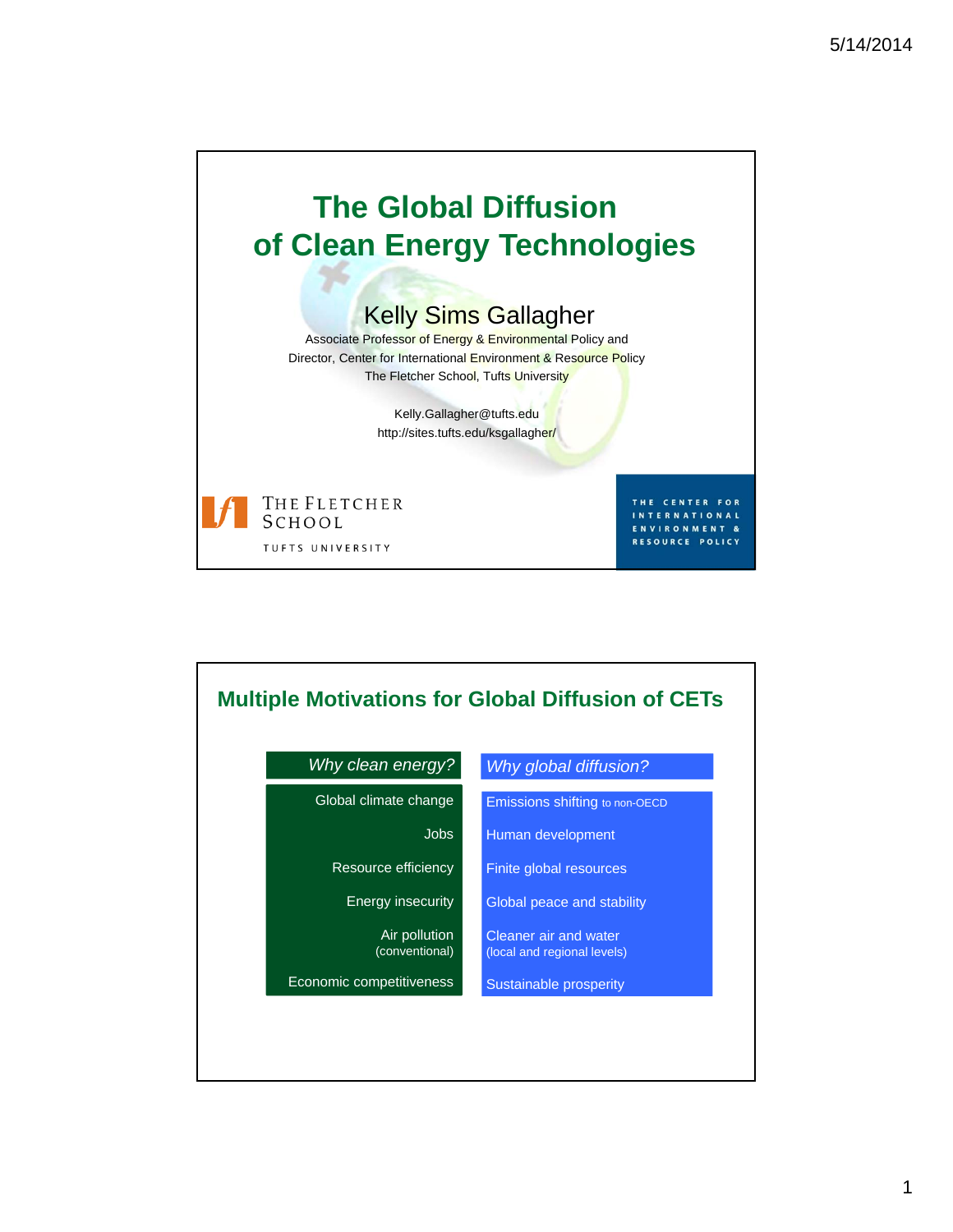

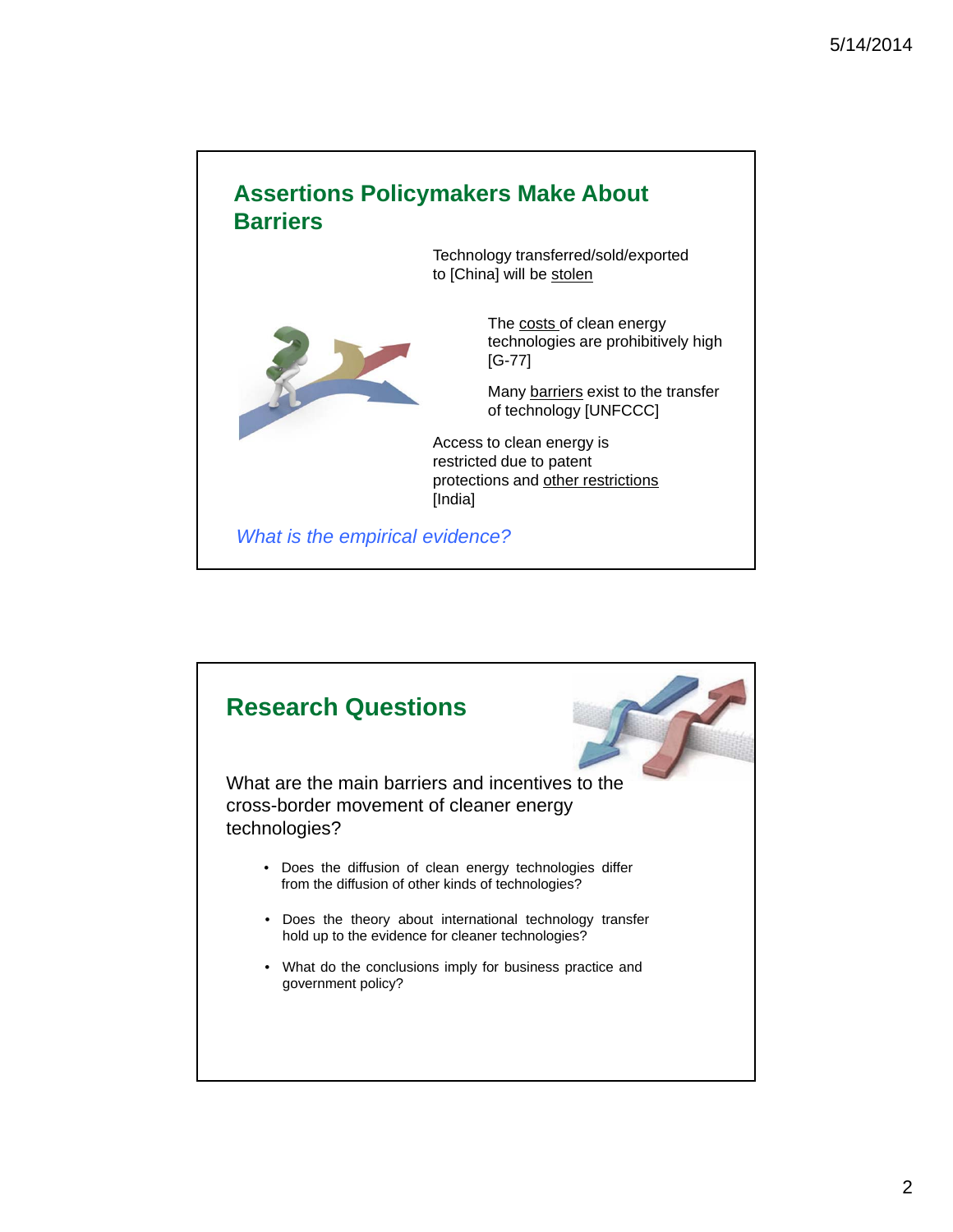#### **Into the Dragon's Den: Why China?**

- Largest energy consumer in world paradoxically the largest clean energy economy too
- 2<sup>nd</sup> largest economy in the world
- Rapid evolution of policy for clean energy
- Chinese firms have used conceivable strategy for developing/acquiring/exporting technology
- China vs. industrialized countries (IP infringement)





### Warming to Climate Change in China If Chinese per-capita emissions of greenhouses gases reach U.S. levels, it would be "a disaster for the world." China will not "follow the path of the United States. . . We want to reach the peak as soon as possible." *– Xie Zhenhua, Vice Chair of the National Development and Reform Commission, October 2011* "The party committees and governments at all levels must consider energy conservation and emission reduction as the most important task for promoting scientific development, as the most important measure for transforming the economic development pattern, and as the most important index for evaluating cadres at all levels." *-Wen Jiabao, Premier, September 2011 in teleconference with local officials*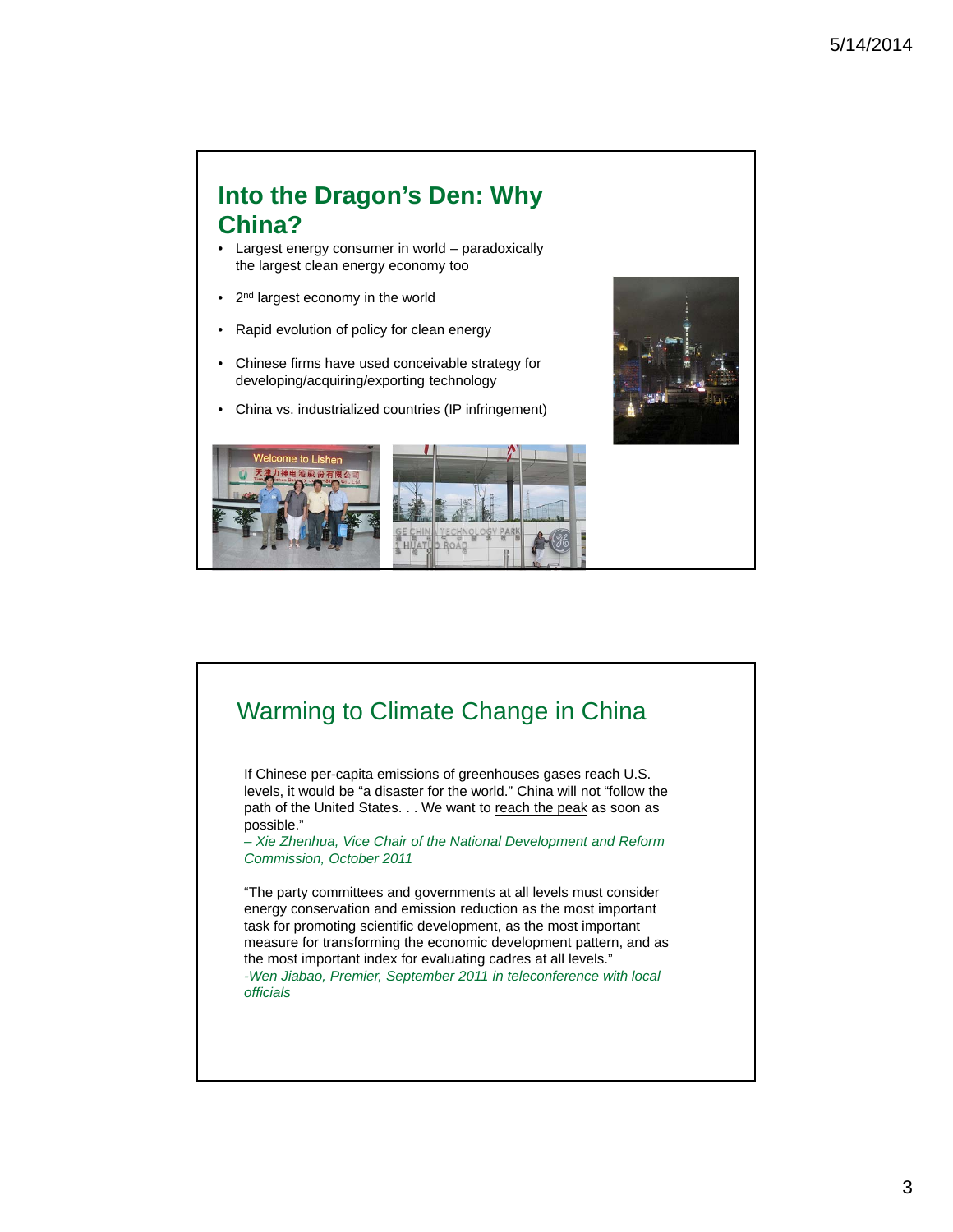# China's Clean Energy Policy Updates

- Establishment of lowcarbon development regions
- Piloting of cap-and-trade
- Public energy RD&D programs approx. 2.5 times as large as U.S. investments
- New coal caps (65% of TPE by 2017)
- Strong consideration of carbon tax
- RPS 15% or 500 GW by 2020 (300 GW hydro, 150 GW wind, 30 GW biomass, 20 GW solar)

| Percentage of non-fossil fuel in<br>primary energy consumption | 11.4%<br>13% by 2017                                                              |      |
|----------------------------------------------------------------|-----------------------------------------------------------------------------------|------|
| Carbon intensity (CO <sub>2</sub> /GDP)<br>reduction           | 17%                                                                               |      |
| Energy intensity (energy/GDP)<br>reduction                     | 16%                                                                               |      |
| Strategic emerging industries                                  | Energy saving and<br>environmental protection, new<br>energy, new energy vehicles |      |
| Natural gas as % of energy supply                              | 8%                                                                                |      |
| Nuclear as % of energy supply                                  | 3%                                                                                |      |
| Hydro, installed capacity                                      | 331 GW                                                                            |      |
| Wind, installed capacity                                       | 105 GW onshore, 15 GW<br>offshore                                                 |      |
| Solar, installed capacity                                      | 15 GW, including 4 GW rooftop<br>solar PV and 1 GW<br>concentrated solar          |      |
| Nuclear installed capacity                                     | 50 GW by<br>40 GW new                                                             | 2017 |
| <b>BEV and PHEV fleets</b>                                     | 500,000 vehicles                                                                  |      |
| New building efficiency                                        | 65% energy consumption<br>reduction compared with 1980<br>building stock          |      |
| Sources: Various.                                              |                                                                                   |      |

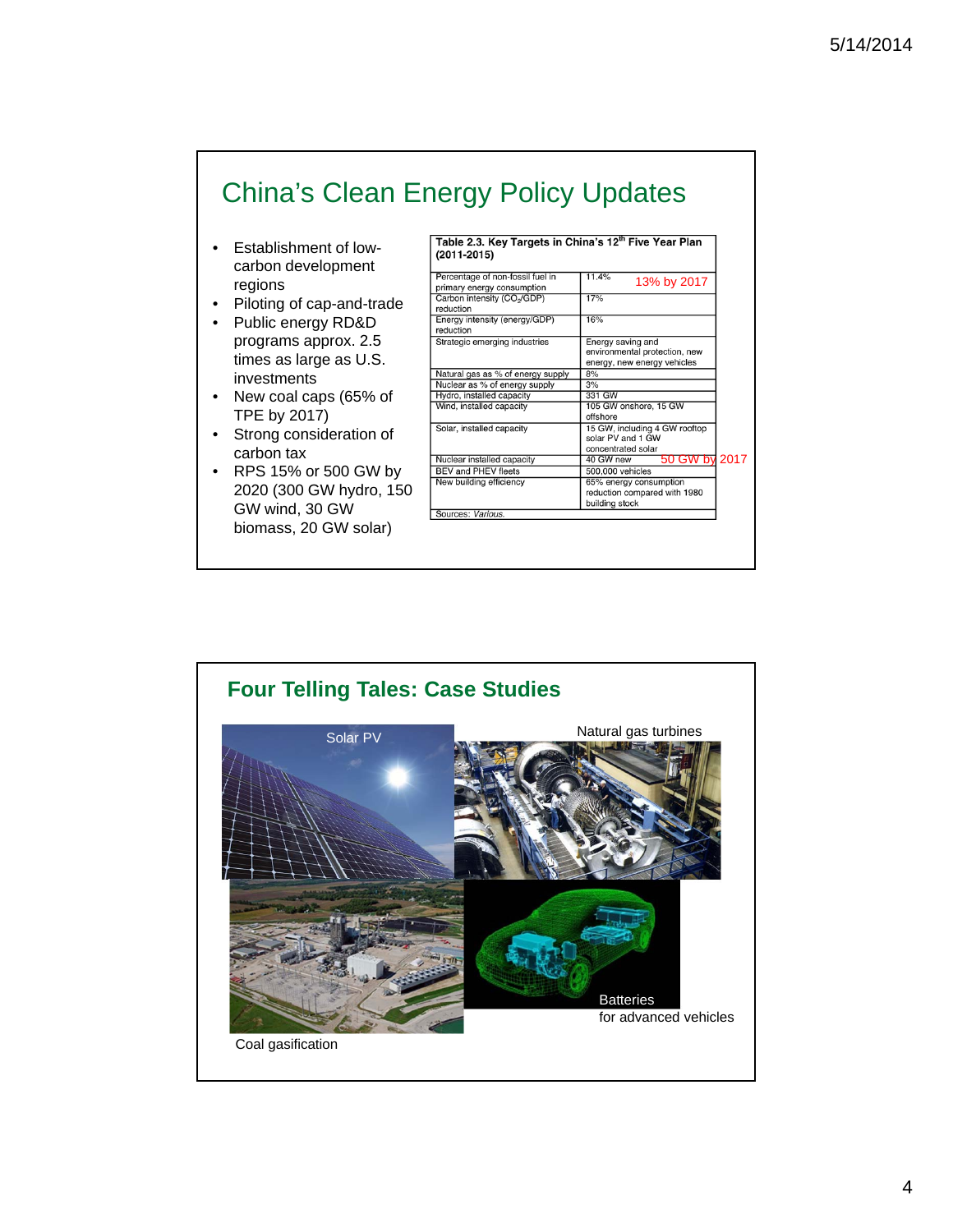## Mechanisms for energy technology diffusion

| <b>Mechanism</b>                                           | Variation                                                                                                                                          | Used by Chinese<br>firms to acquire<br>from foreigners | Used by foreign<br>firms to acquire<br>from China |
|------------------------------------------------------------|----------------------------------------------------------------------------------------------------------------------------------------------------|--------------------------------------------------------|---------------------------------------------------|
| Exports or imports of final goods                          | <b>Equipment for manufacturing</b>                                                                                                                 | √                                                      | √                                                 |
| Licenses                                                   |                                                                                                                                                    | √                                                      | √                                                 |
| Purchase of foreign firm (M&A)                             | To acquire technology; merger                                                                                                                      | √                                                      |                                                   |
| Strategic alliance or joint venture                        | Partial or 100%-owned                                                                                                                              | √                                                      |                                                   |
| Migration of people for work or<br>education               | As entrepreneur, consultant, or employee<br>recruited overseas                                                                                     | √                                                      |                                                   |
| Contract with research entity                              | IP is negotiated with foreign university lab,<br>research institute, firm                                                                          | ✓                                                      | √                                                 |
| Collaborative RD&D                                         |                                                                                                                                                    | J                                                      |                                                   |
| <b>Open sources</b>                                        | Textbooks, conferences, journal articles,<br>exhibitions                                                                                           | $\boldsymbol{J}$                                       |                                                   |
| <b>Bi-lateral or multi-lateral</b><br>technology agreement | Research, development, demonstration                                                                                                               | √                                                      | J                                                 |
|                                                            |                                                                                                                                                    |                                                        |                                                   |
|                                                            | Sources: author, Lanjouw and Mody 1996, Mowrey and Oxley 1997, Gallagher<br>2006, Barton 2007, Lewis 2007, Odigiri et al. 2010, Lema and Lema 2010 |                                                        |                                                   |

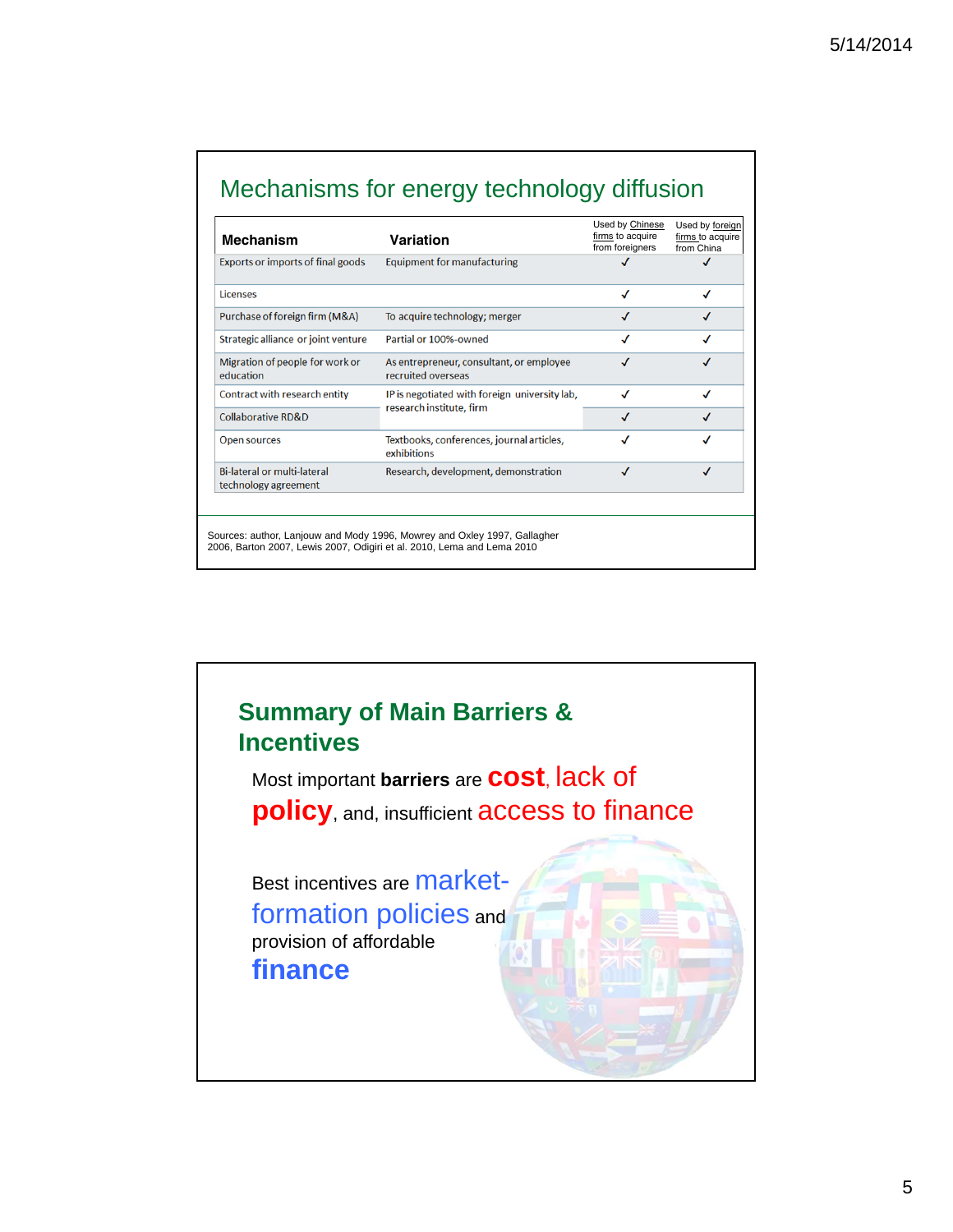

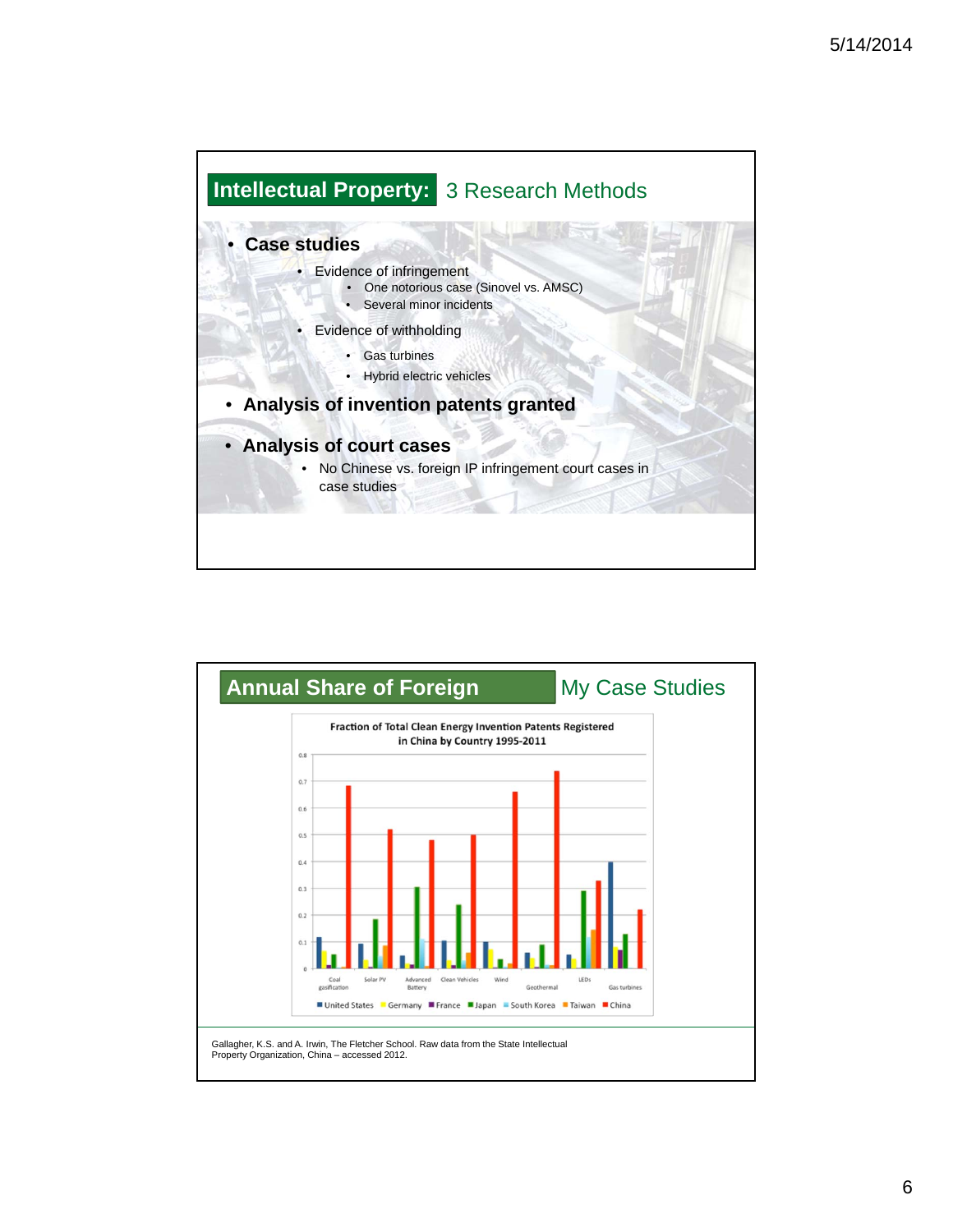| The IP Puzzle: Some Hypotheses                                                                                                                 |
|------------------------------------------------------------------------------------------------------------------------------------------------|
| <b>Hypothesis 1:</b> Foreign firms are reluctant to pursue court cases because<br>(1) not win in a Chinese court, or (2) not worth the trouble |
| <b>Hypothesis 2:</b> Clean energy techs are not sufficiently mature to warrant<br>significant litigation                                       |
| <b>Hypothesis 3:</b> Many cases are mediated or arbitrated                                                                                     |
| <b>Hypothesis 4:</b> Energy techs are complex systems, hard to copy                                                                            |
| <b>Hypothesis 5:</b> Chinese capabilities are strong, they want to protect their own IP                                                        |
|                                                                                                                                                |
|                                                                                                                                                |

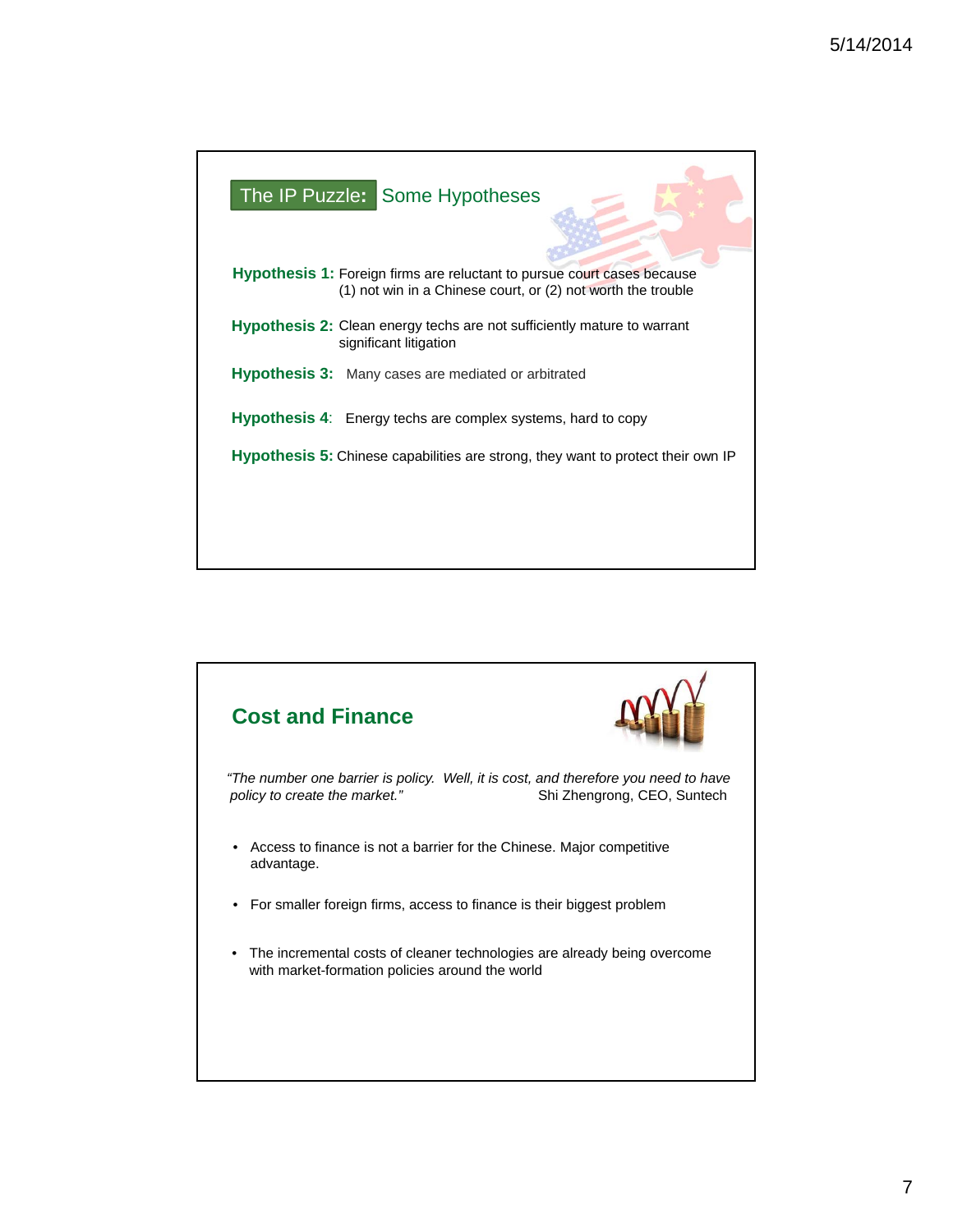

# **Four types of policy affect global diffusion**

- 1. Domestic manufacturing or industrial policy
- 2. Technology or innovation policy
- 3. Export promotion policy
- 4. Market-formation policy

Of course, policies can also inhibit diffusion as well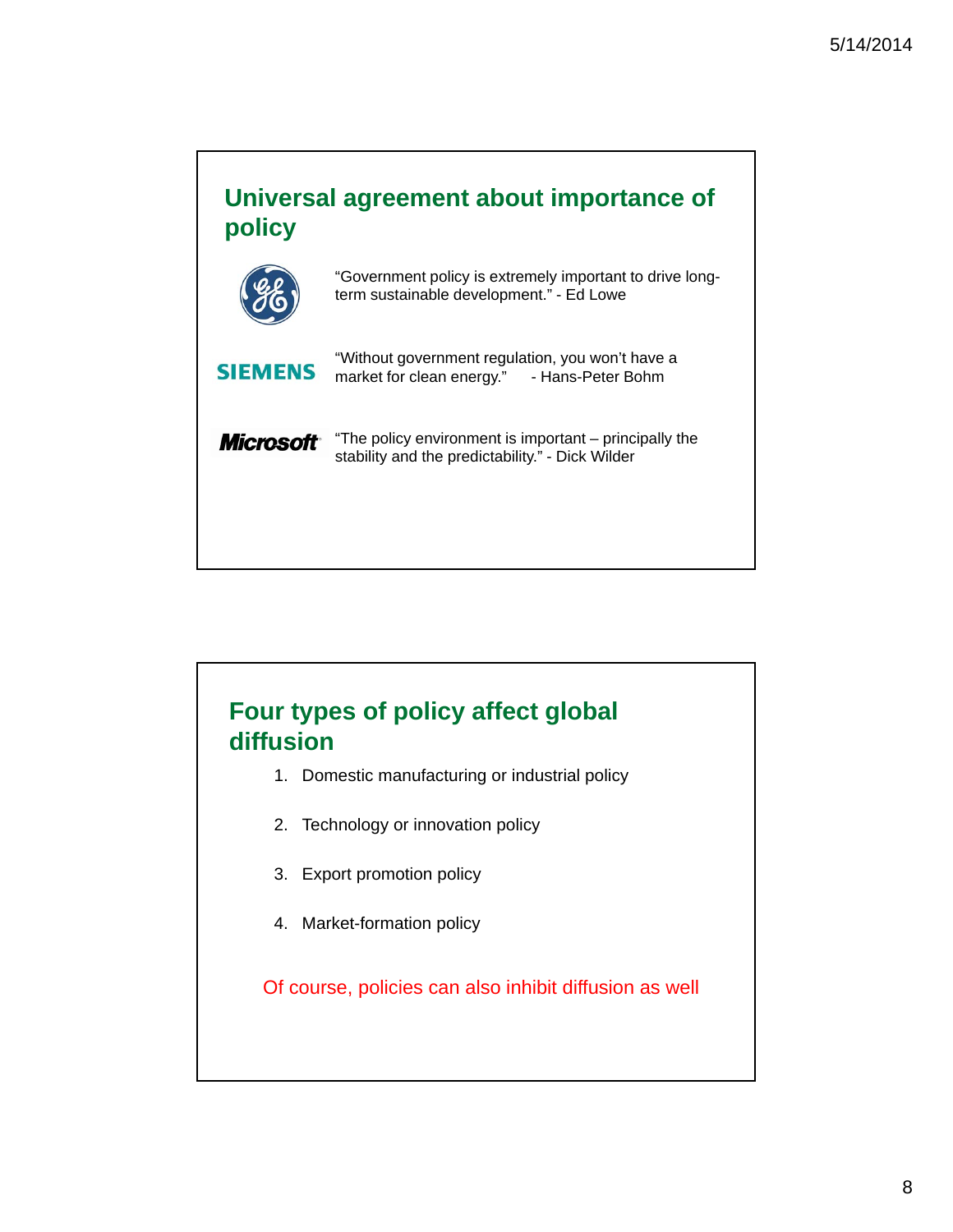### Snapshot of direct government support and related other sources of funding for energy RD&D in the BRIMCS in 2006

| in Million 2008 PPP SInt*                                                                                                                                                                                                                                                                                                                                                                                                                                                                                                                                                                                                                                                                                                                                                            | Fossil<br>$(incl.$ $CCS)$   | Nuclear (incl.<br>fusion) | Electricity,<br>transmission, energy<br>distribution & sources<br>storage | Renewable      | Energy<br><b>Efficiency</b> | Energy<br>technologies<br>(not<br>specified) | <b>Total</b> |  |
|--------------------------------------------------------------------------------------------------------------------------------------------------------------------------------------------------------------------------------------------------------------------------------------------------------------------------------------------------------------------------------------------------------------------------------------------------------------------------------------------------------------------------------------------------------------------------------------------------------------------------------------------------------------------------------------------------------------------------------------------------------------------------------------|-----------------------------|---------------------------|---------------------------------------------------------------------------|----------------|-----------------------------|----------------------------------------------|--------------|--|
| United States - Gov't                                                                                                                                                                                                                                                                                                                                                                                                                                                                                                                                                                                                                                                                                                                                                                | 659                         | 770                       | 319                                                                       | 699            | 525                         | 1160                                         | 4132         |  |
| United States - Other ~                                                                                                                                                                                                                                                                                                                                                                                                                                                                                                                                                                                                                                                                                                                                                              | 1162                        | 34                        | no data                                                                   | no data        | no data                     | 1350                                         | 2545         |  |
| Brazil - Gov't                                                                                                                                                                                                                                                                                                                                                                                                                                                                                                                                                                                                                                                                                                                                                                       | 79                          | 8                         | 122                                                                       | 46             | 46                          | 12                                           | 313          |  |
| Brazil - Other                                                                                                                                                                                                                                                                                                                                                                                                                                                                                                                                                                                                                                                                                                                                                                       | 1167                        | no data                   | no data                                                                   | no data        | no data                     | 184                                          | 1351         |  |
| Russia - Gov't                                                                                                                                                                                                                                                                                                                                                                                                                                                                                                                                                                                                                                                                                                                                                                       | 20                          | no data                   | 22                                                                        | 14             | 25                          | 45                                           | 126          |  |
| Russia - Other                                                                                                                                                                                                                                                                                                                                                                                                                                                                                                                                                                                                                                                                                                                                                                       | 411                         | no data                   | no data                                                                   | no data        | no data                     | 508                                          | 918          |  |
| India - Gov't                                                                                                                                                                                                                                                                                                                                                                                                                                                                                                                                                                                                                                                                                                                                                                        | 106                         | 965                       | 35                                                                        | 57             | no data                     | no data                                      | 1163<br>694  |  |
| India - Other                                                                                                                                                                                                                                                                                                                                                                                                                                                                                                                                                                                                                                                                                                                                                                        | 694<br>no data<br>140<br>32 |                           | no data                                                                   | no data        | no data                     | no data                                      |              |  |
| Mexico - Gov't                                                                                                                                                                                                                                                                                                                                                                                                                                                                                                                                                                                                                                                                                                                                                                       |                             | 79                        | no data                                                                   | no data        | no data                     | 252                                          |              |  |
| Mexico - Other                                                                                                                                                                                                                                                                                                                                                                                                                                                                                                                                                                                                                                                                                                                                                                       | 0.11                        | no data                   | no data                                                                   | no data        | 2633                        | 194                                          | 282          |  |
| China-Gov't                                                                                                                                                                                                                                                                                                                                                                                                                                                                                                                                                                                                                                                                                                                                                                          | 6755                        | 12                        | no data                                                                   | no data        | 136                         | 4900                                         | 11803        |  |
| China-Other                                                                                                                                                                                                                                                                                                                                                                                                                                                                                                                                                                                                                                                                                                                                                                          | 289                         | $\overline{7}$            | no data                                                                   | no data        | 26                          | 985                                          | 1307         |  |
| South Africa- Gov't                                                                                                                                                                                                                                                                                                                                                                                                                                                                                                                                                                                                                                                                                                                                                                  | no data                     | 133                       | no data                                                                   | no data        | no data                     | 9                                            | 142          |  |
| South Africa - Other                                                                                                                                                                                                                                                                                                                                                                                                                                                                                                                                                                                                                                                                                                                                                                 | 164                         | 312                       | 26                                                                        | $\overline{7}$ | no data                     | no data                                      | 229          |  |
| <b>BRIMCS - Gov't</b>                                                                                                                                                                                                                                                                                                                                                                                                                                                                                                                                                                                                                                                                                                                                                                | 7100                        | 1149                      | >259                                                                      | >117           | >208                        | >4966                                        | > 13799      |  |
| <b>BRIMCS - Other</b>                                                                                                                                                                                                                                                                                                                                                                                                                                                                                                                                                                                                                                                                                                                                                                | 2724                        | >> 38                     | >> 26                                                                     | $\gg 7$        | >> 289                      | >1696                                        | >4781        |  |
| <b>BRIMCS - GRAND TOTAL</b>                                                                                                                                                                                                                                                                                                                                                                                                                                                                                                                                                                                                                                                                                                                                                          | 9824                        | >1187                     | >285                                                                      | >124           | >497                        | >6662                                        | >18580       |  |
| * Data from United States, Brazil, Russia, India, China and South Africa based on 2008, Mexico on 2007,<br>'Other' includes (whenever available) funding from state and local governments, partially state-owned enterprises, NGOs, and industry,<br>~U.S. data on industry expenditure is from 2004 (NSF 2008).<br>'Based on PEMEX's fund for Scientific and Technological Research on Energy<br><sup>2</sup> Based on total non-governmental investments into PBMR Ltd.<br><sup>3</sup> Based on 2005 R&D expenditure in car manufacturing industry (CONACYT 2008)<br>4Based on 2005 R&D expenditure in utilities sector (CONACYT 2008)<br>> These cumulative values are based on data from only three to four BRIMCS countries, so actual expecteditures are likely to be higher. |                             |                           |                                                                           |                |                             |                                              |              |  |
| >> These cumulative values are based on data from two BRIMCS countries or less, so actual expenditures are expected to be much higher.                                                                                                                                                                                                                                                                                                                                                                                                                                                                                                                                                                                                                                               |                             |                           |                                                                           |                |                             |                                              |              |  |

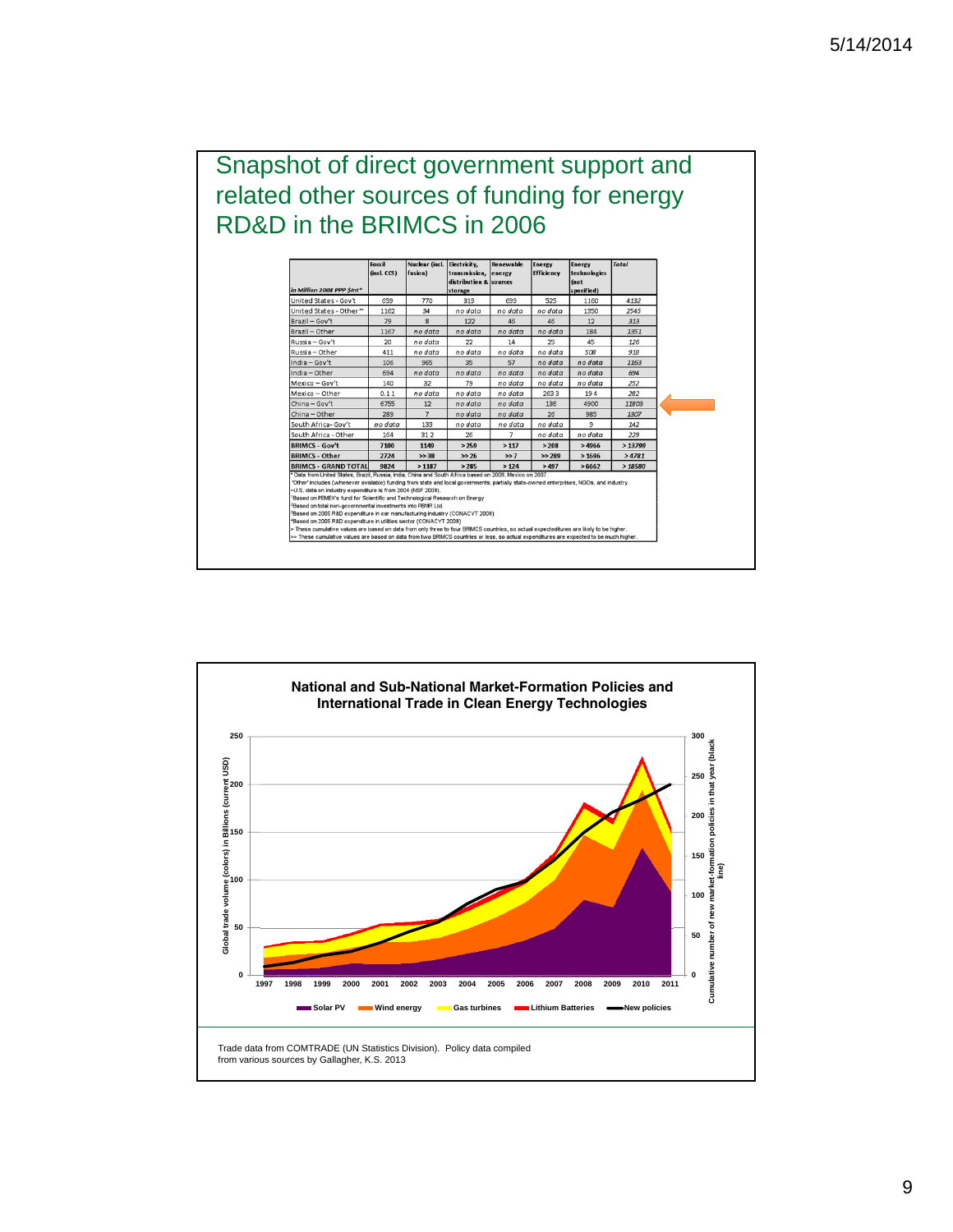### **The clean energy industry globalized around 2000: Why and how?**

- Internalization of university education
- International collaboration
- Ease and increased normalcy of migration
- Globalization of energy RD&D
- Aggregated national market formation policies = global markets
- Trade liberalization and new int'l institutions
- Chinese willingness to finance the transition



1. Market-formation policy is essential

Corrects the market failures. Creates investment certainty. Facilitates learning-by-doing. Usually leads to cost reductions.

Harmonization to improve standardization?

- 2. Improve access to and availability of favorable finance U.S. at competitive disadvantage with China
- 3. Global perspective for technology acquisition and sales Innovation is no longer a national process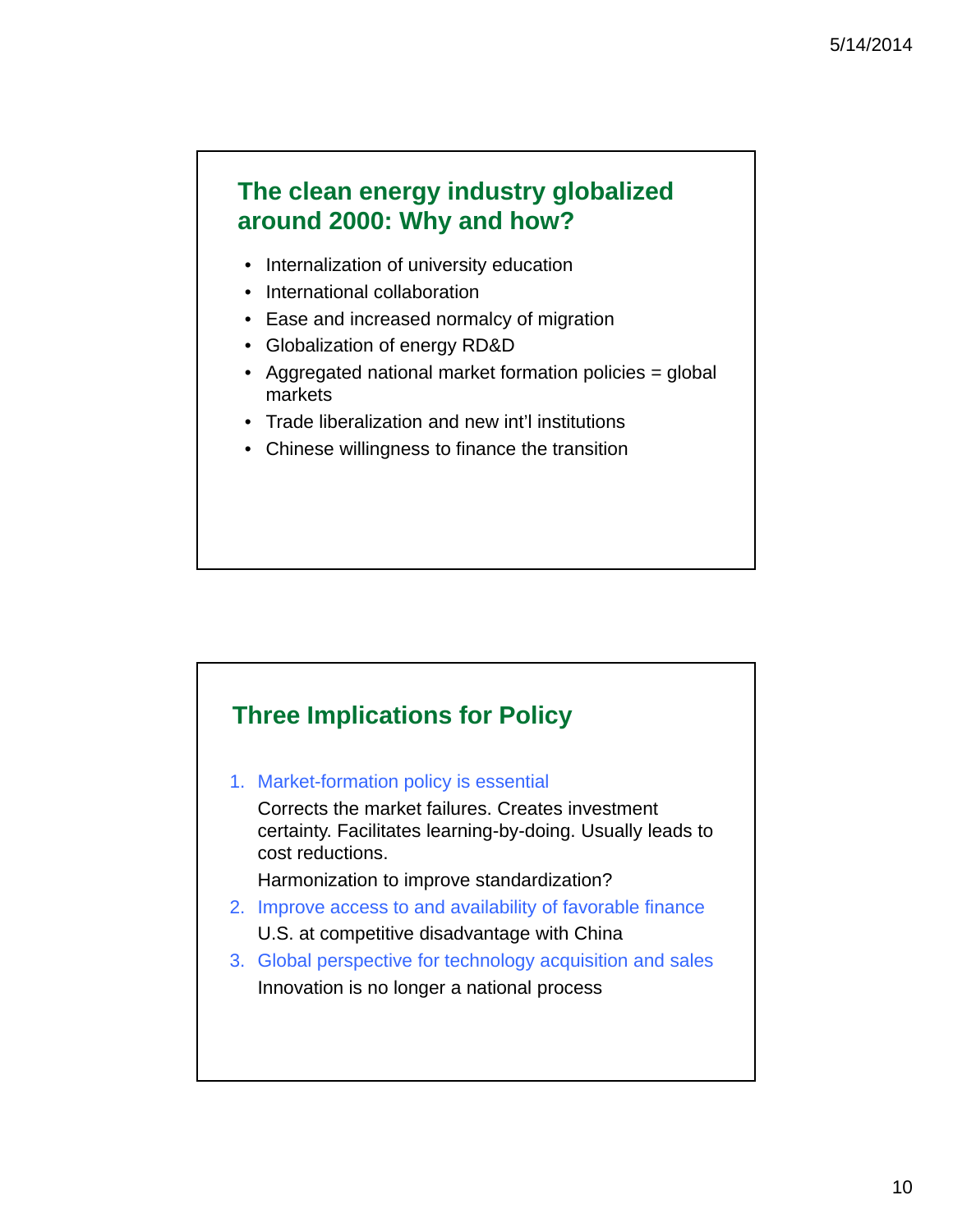